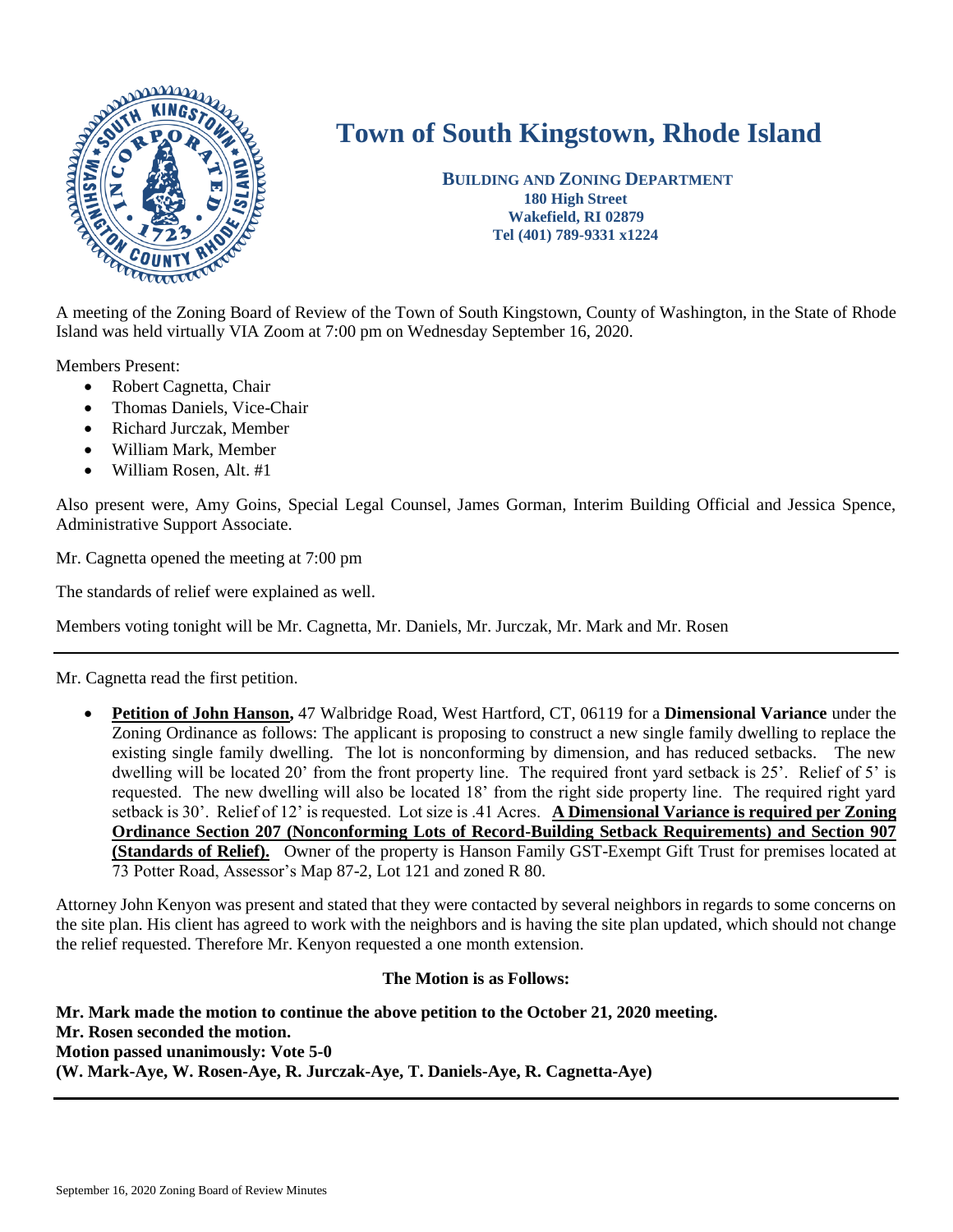Mr. Cagnetta read the second petition.

 **Continuation of the Petition of N & N Associates Inc.,** 10 Kent Avenue, Warwick, RI, 02886 for a **Special Use Permit** under the Zoning Ordinance as follows: The applicant is seeking a special use permit to establish a State Licensed Marijuana Retail Compassion Center. The State is in the process of expanding State Licensed Retail Compassion Centers. In anticipation of that expansion, applicants must receive local approval for the establishment of the facility as part of their application to the State Department of Business Regulation. Lot size is .7 Acres. **A Special Use Permit is required per Zoning Ordinance Section 301 (Schedule of Use Regulations Table), (Section 504.15 (Marijuana Related Uses) and Section 907 (Standards of Relief).** Owner is Karen Sweet for premises located at 703 Kingstown Road, South Kingstown, RI, Assessor's Map 57-1, Lot 92 and is CH (Commercial Highway). The Use Code is 100-Marijuana Retail Facility.

Attorney James Callaghan was present representing the applicant.

Mr. Callaghan explained that they are before the Board to seek a Special Use Permit for a Medical Marijuana Compassion Center, what the Ordinance refers to as a Marijuana Retail Facility (Sect. 504.15), specifically there will be no cultivation on site. He stated that the proposed application has gone before both TRC and the Planning Board and that the application had received a favorable advisory opinion from the Planning Board; the application will comply will all of the conditions set forth in the Planning Board decision.

Nicholas Lacroix, applicant was sworn in.

Mr. Lacroix gave a quick overview of his group, South County Compassion, whose mission is to safely and securely provide medical marijuana to eligible patients. Mr. Lacroix indicated that he currently owns, Mediflor Organics, a State licensed cultivation center which is in great standing with both the RIDBR and RIDOH; so he is familiar with the licensing procedures and requirements in regards to operating a marijuana based business in the State of Rhode Island.

Mr. Lacroix indicated that they have worked with the Town every step of the way and will continue to do so as the project progresses.

Mr. Lacroix explained that in July 2019 the State Budget awarded the allocation of six new compassion centers, state wide. The State then implemented a lottery style system to award the six licenses to qualified candidates. He further explained the States requirements to be a qualified candidate.

Mr. Lacroix indicated that they are currently in the process of filling out the application which is due to the State by December 15, 2020.

Mr. Lacroix explained that the State is split up into six zones and there will only be one applicant per zone that is awarded the license. There is no guarantee that his group will be awarded the license for this particular zone, however, Town approval is needed as a condition to be eligible.

Mr. Lacroix then explained his proposed hours of operation which would run from 10:00 am to 8:00 pm. He stated that there will be no exterior changes to the facility. Mr. Lacroix then walked the Board through how a typical transaction would occur, including identification procedures and security protocols, patients will not be allowed to loiter on site. His company will have to comply with the State of Rhode Island protocols for alarms, storage and security which is very extensive. The exterior lighting will be compliant with the dark sky initiative. Mr. Lacroix stated that after talking with the Town Engineer, his group, have committed to make some changes to the storm water runoff design and their engineer designed a bio-retention area which will help with proper storm water disbursement. Mr. Lacroix indicated that parking is sufficient and that they received a waiver regarding landscape buffering from the Planning Board.

Board questions ensued in regards to parking, transportation of product,

Mr. Lacroix explained that they have met with South Kingstown Police in regards to parking, ingress and egress. They have closed off one of the two existing exits as suggested by SKPD, TRC and the Planning Board. This would allow for better control of parking and traffic volume. He also stated that they will be working closely with SKPD to monitor ongoing traffic and parking concerns and will hire a traffic detail if necessary.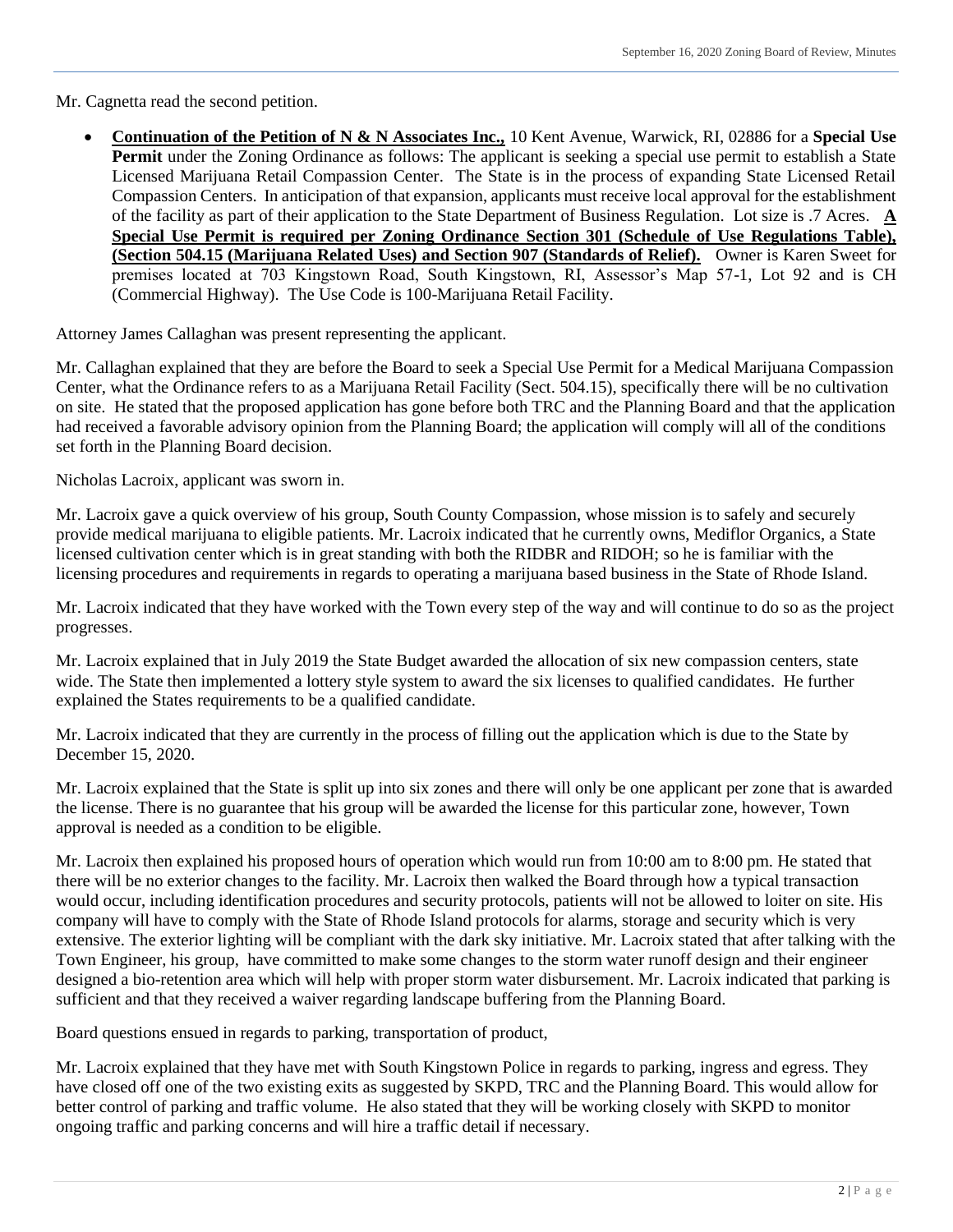Mr. Lacroix then explained how the marijuana is processed and transported which is closely monitored by RIDBR. He also explained that they will have an onsite vault for storage of any excess product.

More questions ensued in regards to parking and traffic flow.

Mr. Lacroix explained the flow of the marijuana industry in the State. He stated that he also owns a separate cultivation facility which will serve as a supplier to dba South County Compassion.

Questions ensued in regards to recreational marijuana usage if the State law changed.

Ms. Goins stated that the Town Ordinance refers to the medical marijuana statute and recreational usage would be considered a different type of usage; she feels that if the applicant wanted to expand into recreational usage the applicant would need to go back before the Board for an intensification of the Special Use Permit, and that the Board could choose to make that as condition of approval on this special use before the Board tonight.

Ms. Goins also spoke in regards to how much marijuana is allowed to remain on site. She stated that the State law does not have specific industry limitations, and that supply and demand, along with State law will set the limits present on site.

Questions ensued in regards to transportation of marijuana from the cultivation facility to the compassion center, security and number of patients allowed into the center at a one time.

Mr. Lacroix explained that the security on site will at present not be armed; his organization hired a third party security company. In addition there is video coverage of the entire premises.

Mr. Lacroix estimated that they would allow roughly ten people at a time inside the building with the possibility of outside queuing. At this point, Mr. Lacroix is estimating that they will serve approximately seventy-five patients over the course of a day. Numbers at this point are purely speculative due to the fact that six new compassion centers will be opening statewide.

Mr. Lacroix then explained how many employees will be on site and the different levels of access each employee will be allowed. He also explained that the majority of business is credit card sales, but cash will be deposited in a timely manner so excess cash will not be on site.

Todd Brayton was sworn in.

Mr. Brayton reviewed his curriculum vitae and was recognized as an expert witness in transportation engineering by the Chairman.

Mr. Brayton reviewed his traffic analysis that was prepared for 703 Kingstown Road. Due to COVID, 2013 historical data from RIDOT was used and expanded to 2020 data using a growth rate metric. A field review was also done in April 2020 and crash reports records from the South Kingstown Police Department were also used to evaluate conditions. Trip generation was also reviewed, with focus on the pm peak hours.

Mr. Brayton then spoke about the Southern driveway usage and that the Highway Capacity Manuel was used for analysis. He then reviewed the grading levels of service that the site achieved. In conclusion, the geometric configuration data showed that the proposed driveway provides adequate stopping site distance and based upon the analysis, the traffic on the surrounding road and intersections would experience minimal change due to traffic entering and exiting the site.

Discussion ensued in regards to use of the both the North and South driveways versus just using the Southern driveway as the Town indicated was preferred.

Mr. Brayton stated that they met with TRC and they had some concerns in regards to the two existing access points. He stated that the Town Engineer and the South Kingstown Police Department indicated that one access point would be preferable and the applicant agreed to close the second access point based on the Town's recommendations, as well as supply a traffic detail if needed.

Mr. Brayton then spoke about the existing traffic light to the South of the entrance on Route 108.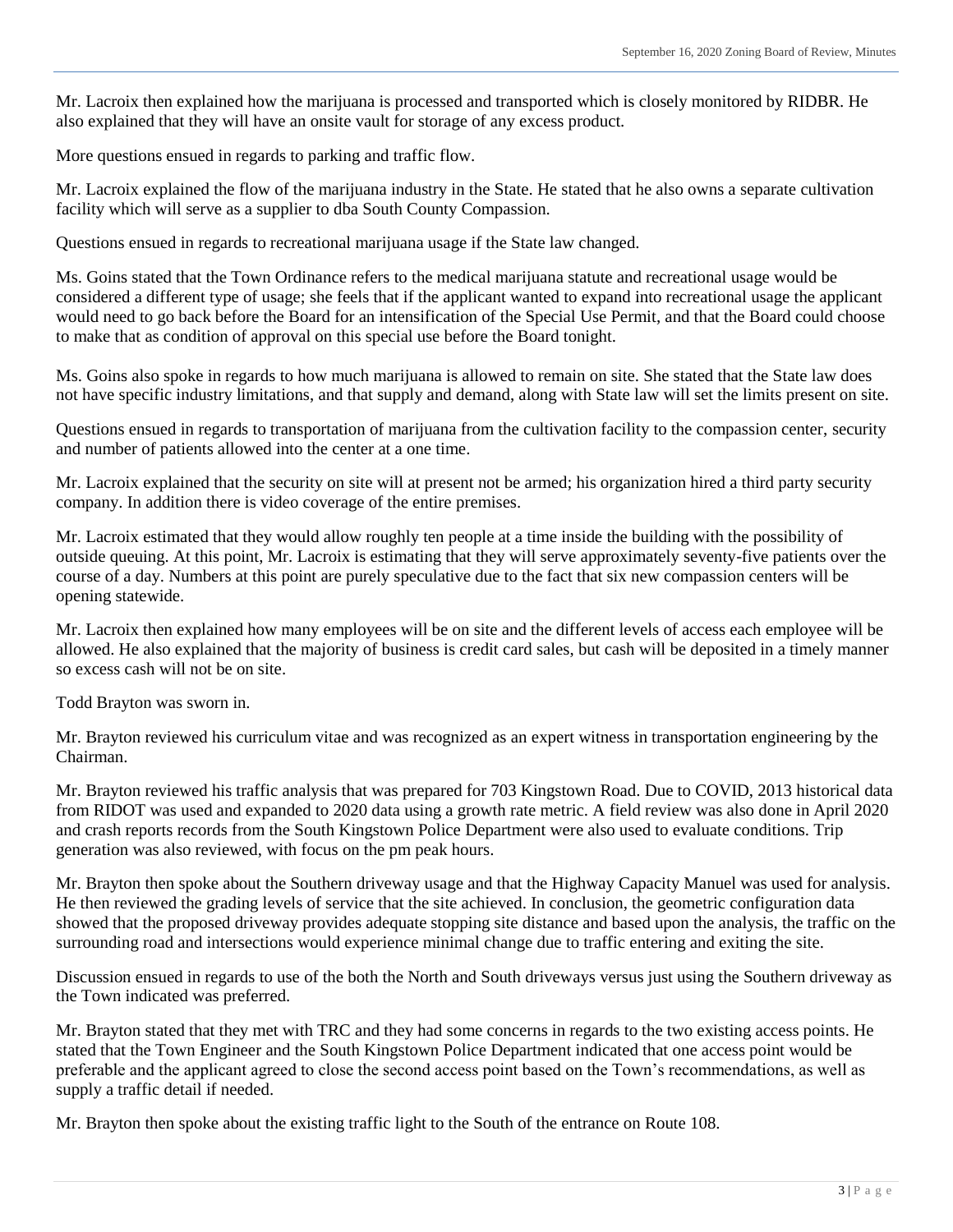Mr. Daniels asked if the increased traffic during the afternoon hours of 2pm to 3pm in regards to the high school exiting onto Kingstown Road was taken into account in the analysis performed.

Mr. Brayton explained that the analysis performed was based on RIDOT timed data from 6am to 10pm, and the peak pm, commuter hours were specifically analyzed. It was determined that the traffic volume was actually highest during the peak commuter pm hours, not school dismissal times.

There were no further questions of this witness.

Mr. Callaghan called his next witness, James Caldarone.

James Caldarone, PLS, was sworn in and recognized as an expert witness in surveying.

Mr. Caldarone testified that he completed a survey for the site, as well as a vicinity map for the surrounding areas. He determined that the nearest school property was located 1180 feet and that there were no other marijuana facilities located anywhere near 2000 feet from the site.

There were no questions of this witness.

Mr. Callaghan had no further witnesses.

Mr. Cagnetta asked if anyone in the audience wished to speak.

Katherine Savage, from Hinckley Allen was present representing Costanza Realty, owner of 667 Kingstown Road, a neighboring property. Ms. Savage stated that her client's concerns are primarily with traffic flow and its impact to the surrounding area resulting from the proposed project. She stated that there are some gaps in the traffic study that should be further addressed, specifically the study's intersection analysis, the level of service scores obtained, and the overall cumulative impact on traffic conditions to other businesses. An additional gap, she felt, was in regards to the estimation of the number of patients to be serviced daily; she stated it is not entirely clear what those estimates were based on and how accurately it captures the true volume. Ms. Savage acknowledged that due to COVID it was not optimal conditions to achieve the most accurate data and in that they are in agreement with the TRC, that an inability to perform an accurate traffic count is problematic. Ms. Savage indicated that they would like the Board to consider applying a post-approval traffic study when the counts return to normal to assess any post mitigation that may be necessary. Her last comment was that the Board adopt the conditions proposed by the Planning Board in regards to the storm water drainage.

Mr. Brayton indicated that it is not typical of traffic studies of this nature to look at individual driveways, which is why the major intersection was analyzed as well as the sites own driveways. In addition, the level of service grade of F was just barely over the threshold and because they were conservative in their estimations it is more than likely that the grade would improve and that more than likely the existing business (restaurant/bar) would generate more traffic than the proposed application (compassion center). In addition because this is a State road it needs to go before RIDOT to be reviewed for ultimate approval.

More discussion ensued in regards to the existing driveways.

Ms. Goins advised that for State roads RIDOT would issue any physical alteration permits and it would be there ultimate determination what is allowable.

Mr. Lacroix addressed Ms. Savage's concerns in regards to storm water runoff. He stated that because they were not making any exterior changes to the site, he did not legally have to address any storm water runoff as a requirement. However, in conversations with the Town and the concerns about storm water runoff in that area, his company voluntarily made design changes to the storm water runoff system to address the concerns brought forward.

Mr. Lacroix also addressed how they came up with estimated patient volume. He explained that in Rhode Island there are roughly 18,000 – 19,000 patients currently split between the three current facilities. He does not anticipate a rapid increase in the number of patients and predicts that the patients will now be split between nine facilities statewide. Mr. Lacroix indicated that the traffic study's estimated number of patients was based on a most case scenario but that his actual business plan is estimating between 50-75 patients daily. The intent was that it is better to present to the Town a scenario that is higher than actually anticipated.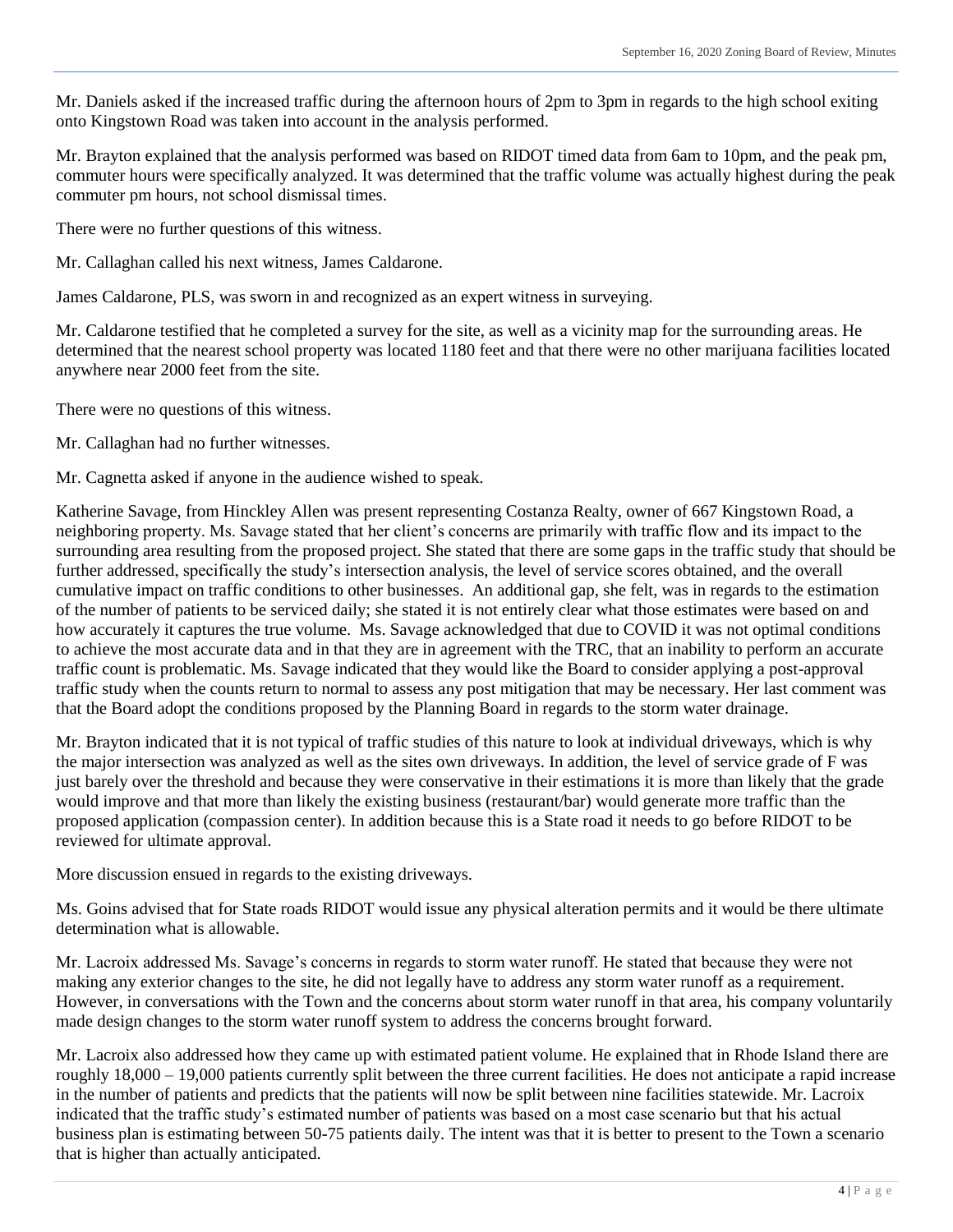Discussion ensued.

There was no one else present who wished to speak.

Mr. Daniels asked if they are currently limited to selling medical marijuana to Rhode Island residents only.

Mr. Lacroix indicated that they currently would legally be able to sell to its bordering states, Connecticut and Massachusetts and that there is an extensive intake procedure for out of state residents. He also indicated that marijuana laws are rapidly changing.

There were no further witnesses.

Board discussion ensued.

Ms. Goins explained that the town ordinance predates the state law passed in 2019 that allows these six new compassion centers. She explained that in order to submit an application for entry into the state lottery system, the applicant must have prior zoning approval, so with that in mind, it was decided that the applicant should submit whatever they had previously submitted to DBR, in lieu of a completed application, because at this point the applicant has not submitted a complete application to DBR and has no way to comply with that condition of the Zoning Ordinance.

Ms. Goins stated that compassion centers have been around since 2005 and that they are considered the most intensive use allowed under the State Medical Marijuana Laws. Therefore they are the most highly regulated, and that the Board should be able to take some guidance that DBR has extensive regulations that will apply to this use and the applicant screening process.

More Board discussion ensued. The question was posed if a condition could be put on any approval to require an updated more intense traffic study after a certain period of time.

Ms. Goins advised that the Board could possibly make a condition that the special use permit would be initially valid for one-year from establishment of the use and then after a year of operation the applicant would need to come back before the Board with an updated traffic study for the Board to review and grant an updated special use permit.

Board discussion ensued.

Mr. Callaghan expressed concerns about granting a conditional zoning approval and the potential damages the applicants may face with DBR in having a conditional zoning approval as part of their application to DBR.

Mr. Lacroix expressed how throughout this process they have worked diligently with the Town in addressing any concerns the Town has brought up and that they would continue to work hand in hand with the Town in the future.

More discussion ensued in regards to the medical marijuana industry and patient licensing.

Discussion ensued in regards to a condition that retail marijuana sales not be allowed under this particular special use permit.

Ms. Goins advised that this is a reasonable condition that could be applied and that it should have no impact on the application to DBR because the applicant is seeking a license for medical marijuana not retail sales.

At that point there was no further discussion.

## **The motion is as follows:**

# **The following motion, made by Mr. Jurczak and duly seconded by Mr. Daniels Motion passed unanimously: Vote 5-0**

#### **(R. Jurczak-Aye, T. Daniels-aye, W. Mark-Aye, W. Rosen-Aye, R. Cagnetta-Aye)**

At a meeting held on September 16, 2020 regarding Petition of N & N Associates Inc., 10 Kent Avenue, Warwick, RI, 02886 for a Special Use Permit under the Zoning Ordinance as follows: The applicant is seeking a special use permit to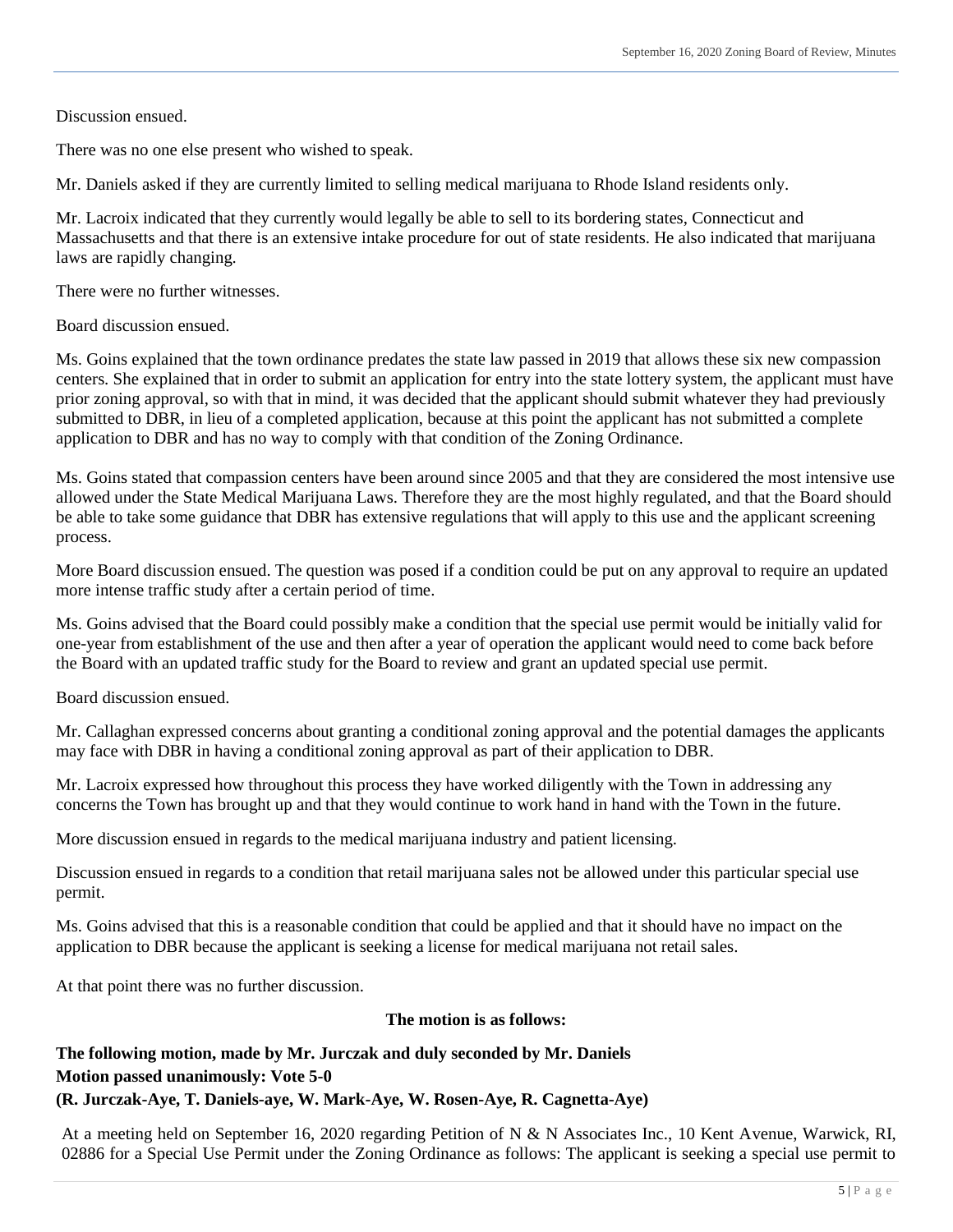establish a State Licensed Marijuana Retail Compassion Center. The State is in the process of expanding State Licensed Retail Compassion Centers. In anticipation of that expansion, applicants must receive local approval for the establishment of the facility as part of their application to the State Department of Business Regulation. Lot size is .7 Acres. A Special Use Permit is required per Zoning Ordinance Section 301 (Schedule of Use Regulations Table), (Section 504.15 (Marijuana Related Uses) and Section 907 (Standards of Relief). Owner is Karen Sweet for premises located at 703 Kingstown Road, South Kingstown, RI, Assessor's Map 57-1, Lot 92 and is CH (Commercial Highway). The Use Code is 100-Marijuana Retail Facility.

## **The following individuals spoke as representatives of the applicant:**

- Attorney James Callaghan
- Nicholas Lacroix, applicant
- Todd Brayton, PE, Bryant Associates
- James Caldarone, PLS, South County Survey Co.

# **The following individual spoke at the hearing with concerns in regards to the request:**

Katherine Savage, Attorney, Hinckley Allen, present for an abutting neighbor

# **The following materials were entered into the record:**

- Application signed and dated July 14, 2020; Signed and Notarized Owner Authorization Form dated July 13, 2020; Planning Board Development Plan Advisory to Zoning recorded July 1, 2020; Site Plan prepared by South County Survey Co. stamped and dated May 1, 2020; Floor Plan
- 200' Radius Map and Abutter's List**;** Legal Notice, Certified Mail Receipts and Notarized Affidavit of Mailing
- Traffic Impact Analysis prepared by Bryant Associates, dated May 2020
- Vicinity Map prepared by South County Survey Co., dated September 11, 2020
- Documents of Incorporation
	- o By-Laws of N&N Associates, Inc.
	- o Entity Summary from RI Secretary of State
	- o Amended Articles of Incorporation dated August 15, 2019 from State of Rhode Island, Business Services Division

## **Findings of Fact:**

1. The Board finds that the special use is specifically authorized by this Ordinance, because A Special Use Permit is required per Zoning Ordinance Section 301 (Schedule of Use Regulations Table), Use Code 100 (Marijuana Retail Facility), Section 504.15 (Marijuana Related Uses) and Section 907 (Standards of Relief)

2. The Board finds that the special use meets all of the criteria set forth in the subsection of this Ordinance authorizing such special use, because it was determined through testimony that the applicant has met all of the criteria set forth under Section 504.15 including: submittal to the Department of Business Regulation for licensing; operational procedures and staffing protocol; location of the facility relative to schools and/or other marijuana related uses; hours of operation; implementation of adequate security measures; and Development Plan Review Approval.

3. The Board finds that granting of the special use permit will not alter the general character of the surrounding area or impair the intent or purpose of this Ordinance or the Comprehensive Plan of the Town. In so doing, the Board has considered whether or not satisfactory provisions and arrangements have been or will be made concerning, but not limited to the following matters, where applicable:

(i) Ingress and egress to the lot and to existing or proposed structures thereon with particular reference to automotive and pedestrian safety and convenience, traffic flow and control, and access in case of fire, emergency or catastrophe; the applicant indicated that in speaking with the South Kingstown Police Department, the Technical Review Committee, and the Planning Board, it was determined that of the two existing points of ingress and egress the Northern point will be closed creating a single means of ingress and egress allowing for better control of traffic and parking. The applicant also indicated that if necessary a traffic detail would be hired to control traffic into and out of the location.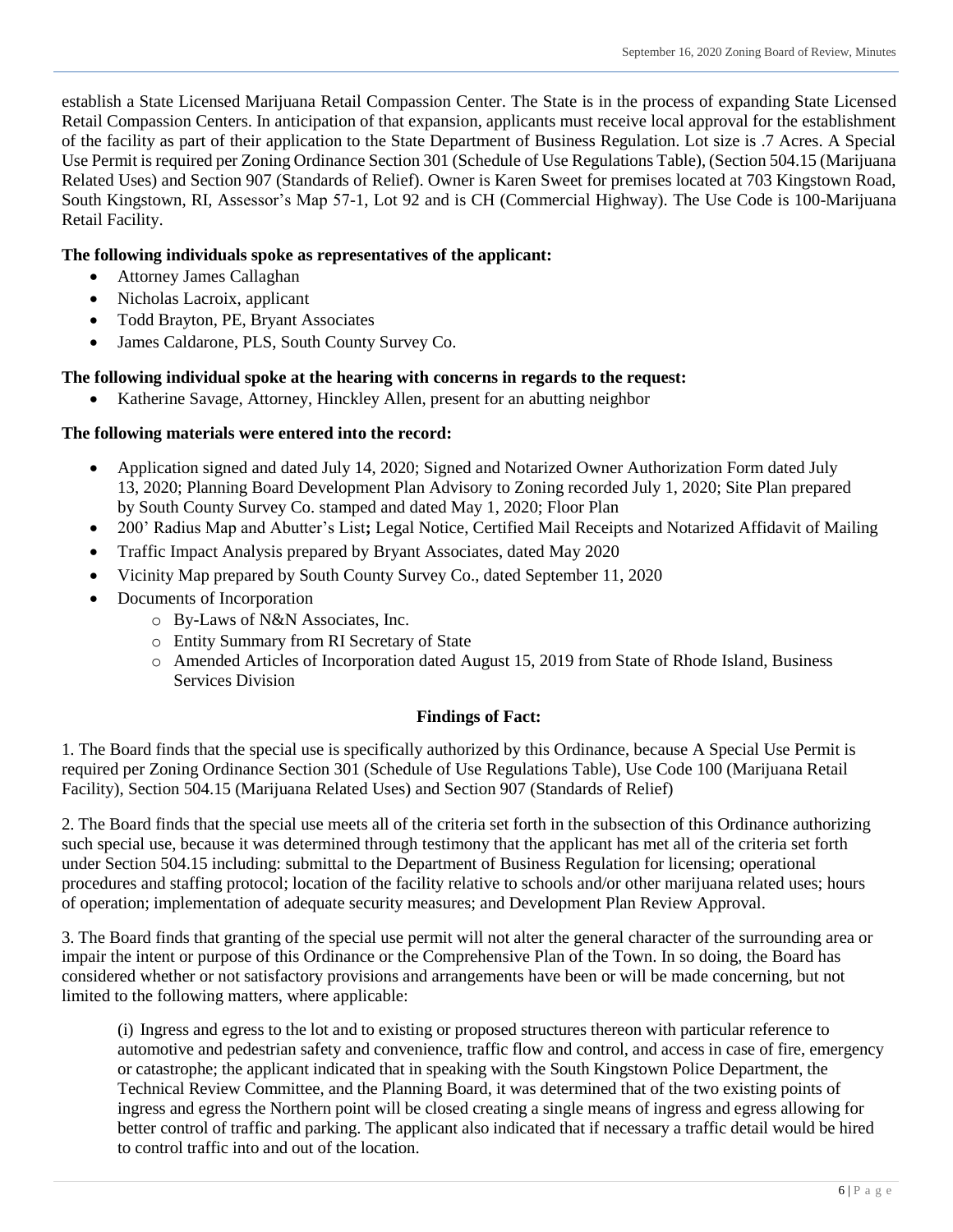(ii)Off-street parking and loading areas where required, with particular attention to the items in subsection A.1., above, and the noise, glare or odor effects of the special use permit on adjoining lots; the parking is more than adequate, seven parking spaces are required under the Ordinance and the site has thirty-four designated parking spaces.

(iii) Trash, storage and delivery areas with a particular reference to the items in (i) and (ii) above; located onsite.

(iv) Utilities, with reference to locations, availability and compatibility; not applicable, existing utilities are already in place.

(v) Screening and buffering with reference to type, dimensions and character; the proposed location is sufficiently buffered in relation to any residential area.

(vi) Signs, if any, and exterior lighting with reference to glare, traffic safety, and compatibility and harmony with lots in the zoning district; lighting will be provided to illuminate the marijuana facility and its surrounding area and any accessory uses including storage areas, the parking lot(s), front façade and any adjoining public sidewalks.

(vii) Required yards and other open space; not applicable

(viii) General compatibility with lots in the same or abutting zoning districts, because the exterior appearance of the structure is already established it fits within the general compatibility of the immediate neighborhood.

## **Approval is subject to the following conditions**:

- The applicant must meet all of the conditions set forth under the Planning Board Development Plan Advisory to Zoning granted on June 23, 2020 and recorded July 1, 2020 and,
- This is a Conditional Zoning Approval and is conditioned upon the applicant obtaining State of Rhode Island licensing approval. The Special Use Permit will have a two year expiration from recorded date per Section 908 with the right to extend if necessary and,
- The designated use is for a Medical Marijuana Compassion Center. In the event the state law changes to allow non-medical Retail Marijuana sales in the future, the applicant will need to come back before the Zoning Board for approval to amend the Special Use Permit, as this would constitute a change of use.

Mr. Cagnetta read the third petition

 **Petition of Celeste Helterline and Denise B. Hoffman**, 1077 Corn Neck Road / P. O. Box 576, Block Island, RI, 02807 for a **Special Use Permit** under the Zoning Ordinance as follows: The applicant is seeking to replace the existing seasonal cottage and deck. The cottage will be increased in size by 136 square feet. The new cottage is proposed to be 504 square feet and the deck will be replaced with a smaller deck of 180 square feet. The required separation between adjacent cottages will be in compliance with the zoning standards. Lot size is 50.2 Acres. A Special Use Permit is required per Zoning Ordinance Section 203 (Special Use Permit for Addition, Enlargement, Expansion or Intensification), Section 608 (Coastal Community Overlay District) and Section 907 (Standards of Relief). Owner of cottage 10E9 is Celeste Helterline on property owned by Matunuck Beach Properties, located at 240 Cards Pond Road, South Kingstown, RI, Assessor's Map 92-1, Lot 9-107 and is zoned R200.

Celeste Helterline, applicant, was present and sworn in.

Ms. Helterline explained that they are simply looking to replace the existing one-bedroom, uninsulated cottage that is very old and dated with a new more livable updated cottage.

Ms. Helterline also clarified that the proposed cottage is actually 504 square feet not the 518 square feet as advertised and that the new deck will remain the same size of 180 square feet not 192 square feet as advertised.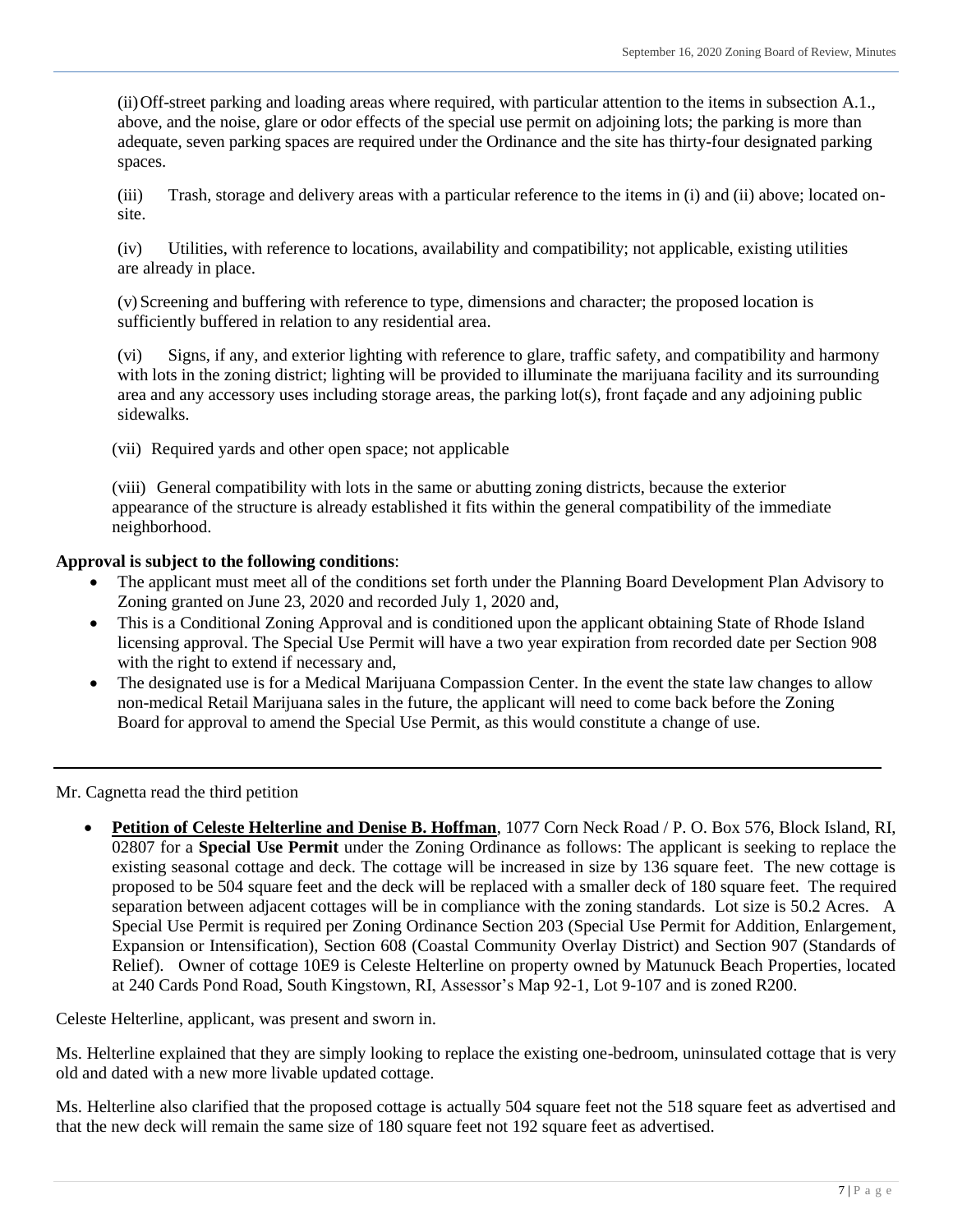Mr. Cagnetta explained that because the notice was more relief than what the applicant was actually seeking the notice sent will cover any lesser requests of relief without the need to be re-noticed.

Questions ensued about a loft that was designated on the plan.

Ms. Helterline explained that this will only be used as a storage loft only, there will be no sleeping in the loft area.

Mr. Gorman explained that the Certificate of Occupancy will clearly state that the loft is to be used for storage only, no sleeping allowed.

Ms. Gorman stated that the required separation between cottages will be in compliance with zoning standards.

There were no further questions.

There was no one in the audience who wished to speak.

#### **The motion is as follows:**

## **The following motion, made by Mr. Daniels and duly seconded by Mr. Mark Motion passed unanimously: Vote 5-0 (T. Daniels-Aye, W. Mark-Aye, W. Rosen-Aye, R. Jurczak-Aye, R. Cagnetta-Aye)**

At a meeting held on September 16, 2020 the Petition of Celeste Helterline and Denise B. Hoffman, 1077 Corn Neck Road / P. O. Box 576, Block Island, RI, 02807 for a Special Use Permit under the Zoning Ordinance as follows: The applicant is seeking to replace the existing seasonal cottage and deck. The cottage will be increased in size by 136 square feet. The new cottage is proposed to be 504 square feet and the deck will be replaced with a smaller deck of 180 square feet. The required separation between adjacent cottages will be in compliance with the zoning standards. Lot size is 50.2 Acres. A Special Use Permit is required per Zoning Ordinance Section 203 (Special Use Permit for Addition, Enlargement, Expansion or Intensification), Section 608 (Coastal Community Overlay District) and Section 907 (Standards of Relief). Owner of cottage 10E9 is Celeste Helterline on property owned by Matunuck Beach Properties, located at 240 Cards Pond Road, South Kingstown, RI, Assessor's Map 92-1, Lot 9-107 and is zoned R200.

#### **The following individuals spoke as representatives of the applicant:**

Celeste Helterline, applicant

#### **No one present spoke in support of or opposition to the petition.**

#### **The following materials were entered into the record:**

- Application signed and dated August 1, 2020 with Narrative; Signed and Notarized Owner Authorization Form dated July 27, 2020; Existing Location Site Plan prepared by Eugene Spring P.E. revised date July 2, 2020'; Foundation Plan and Detail prepared by Eugene Spring P.E. dated July 1, 2020; Modular Home Construction Plans (A.1 & A.2) prepared by Engel Architects dated June 4, 2020
- 200' Radius Map and Abutter's List**;** Legal Notice, Certified Mail Receipts and Notarized Affidavit of Mailing

#### **Findings of Fact:**

- 1. The Board finds that the special use **is** specifically authorized by this Ordinance, because A Special Use Permit is required per Zoning Ordinance Section 203 (Special Use Permit for Addition, Enlargement, Expansion or Intensification), Section 608 (Coastal Community Overlay District) and Section 907 (Standards of Relief).
- 2. The Board finds that the special use meets all of the criteria set forth in the subsection of this Ordinance authorizing such special use, because this is an area of multiple cottages on one lot that has been non-conforming for decades. In addition, this parcel is located within the Coastal Community Overlay District where a Special Use Permit is required for any intensification; the applicant has met all of the necessary requirements to grant the Special Use Permit.
- 3. The Board finds that granting of the special use permit will not alter the general character of the surrounding area or impair the intent or purpose of this Ordinance or the Comprehensive Plan of the Town. In so doing, the Board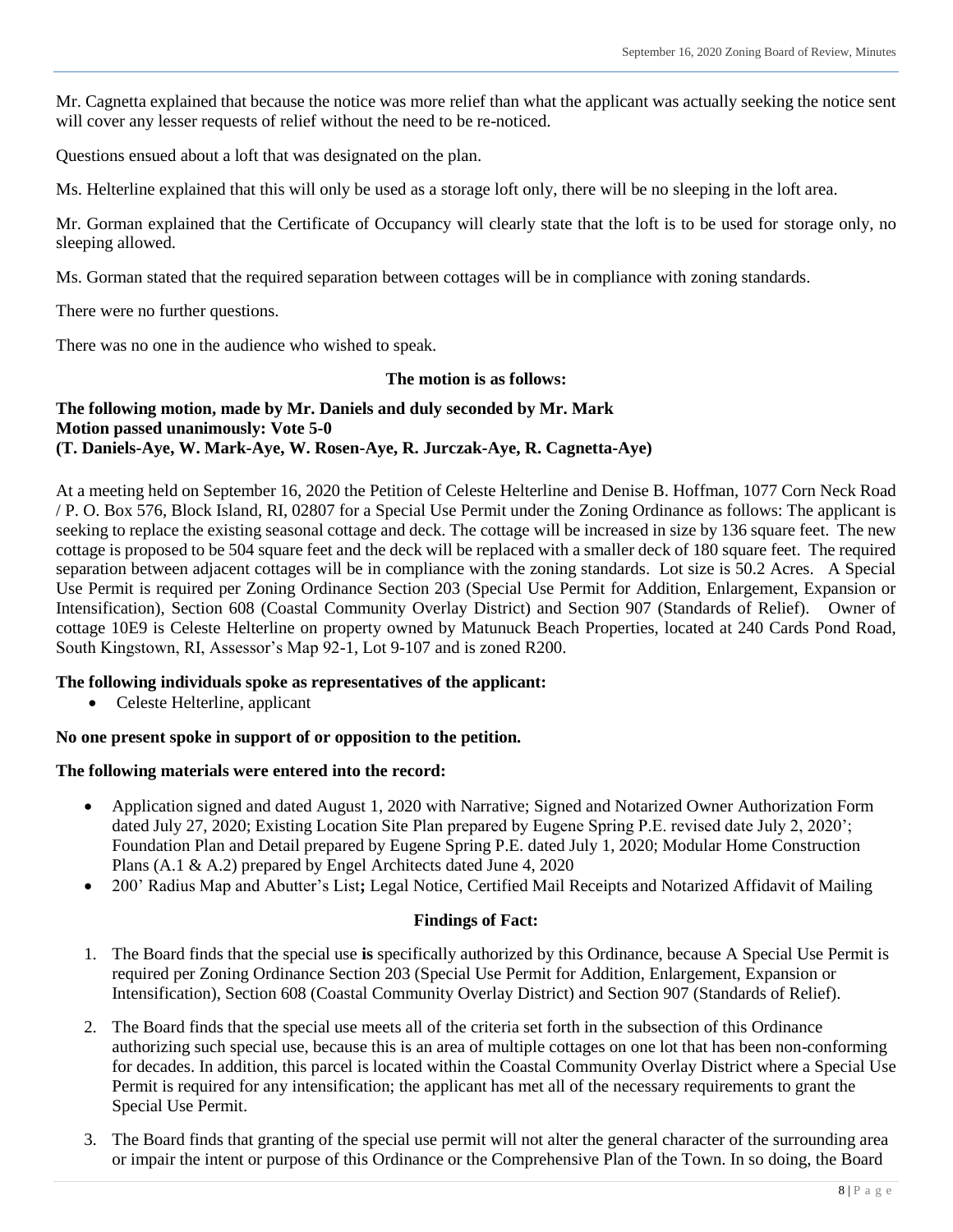has considered whether or not satisfactory provisions and arrangements have been or will be made concerning, but not limited to the following matters, where applicable:

(i) Ingress and egress to the lot and to existing or proposed structures thereon with particular reference to automotive and pedestrian safety and convenience, traffic flow and control, and access in case of fire, emergency or catastrophe; because the applicant is replacing an existing building there is existing ingress and egress, in addition the distance between the proposed cottage and the neighboring cottages meets the zoning standards.

(ii) Off-street parking and loading areas where required, with particular attention to the items in subsection A.1., above, and the noise, glare or odor effects of the special use permit on adjoining lots; not applicable because this is a replacement cottage that has existing established parking.

(iii) Trash, storage and delivery areas with a particular reference to the items in (i) and (ii) above; there is on-site community trash.

(iv) Utilities, with reference to locations, availability and compatibility; utility information has been supplied by the applicants.

(v) Screening and buffering with reference to type, dimensions and character; is not an issue because this is a replacement structure with existing buffering.

(vi) Signs, if any, and exterior lighting with reference to glare, traffic safety, and compatibility and harmony with lots in the zoning district; not applicable

(vii) Required yards and other open space; not applicable

(viii) General compatibility with lots in the same or abutting zoning districts, because this is a cottage community and the proposed unit complies with fire and safety separation distances. The proposed cottage also meets the general compatibility of the community.

**Approval is subject to the following conditions**: There are no conditions of approval.

Mr. Cagnetta read the fourth petition

 **Petition of John K. Smith,** 13 Laurel Place, Manchester, CT, 06040 for a **Special Use Permit** under the Zoning Ordinance as follows: The applicant is seeking to replace the existing seasonal cottage substantially damaged by Hurricane Sandy. The applicant received a Special Use Permit for the replacement on December 18, 2013, but the approval has since expired. The cottage replacement will be 24' X 27'-6" with a 4' X 10" enclosed porch and a 10' X 20'-9" open deck. No changes from the original approval are proposed. The required separation between adjacent cottages will be in compliance with the zoning standards. Lot size is 50.2 Acres. **A Special Use Permit is required per Zoning Ordinance Section 203 (Special Use Permit for Addition, Enlargement, Expansion or Intensification), Section 608 (Coastal Community Overlay District) and Section 907 (Standards of Relief).** Owner of proposed cottage 19E11 is John K. Smith on property owned by Matunuck Beach Properties, located at 240 Cards Pond Road, South Kingstown, RI, Assessor's Map 92-1, Lot 9-11 and is zoned R200.

John Smith, applicant, was sworn in.

Mr. Smith testified that the original cottage was in the first row and was swept out to sea by Hurricane Sandy. He indicated that he received previous Zoning approval in 2013 to replace the cottage to the back row at Roy Carpenter's Beach, where all the displaced cottages have been relocated to. At that time due to personal reasons the cottage was not replaced and the Special Use Permit expired. At this time he is simply looking to replace the cottage to the exact specifications that were previously granted.

Mr. Gorman indicated that there is adequate spacing from other cottages, 20' plus, on either side of from where the proposed cottage is going to be located.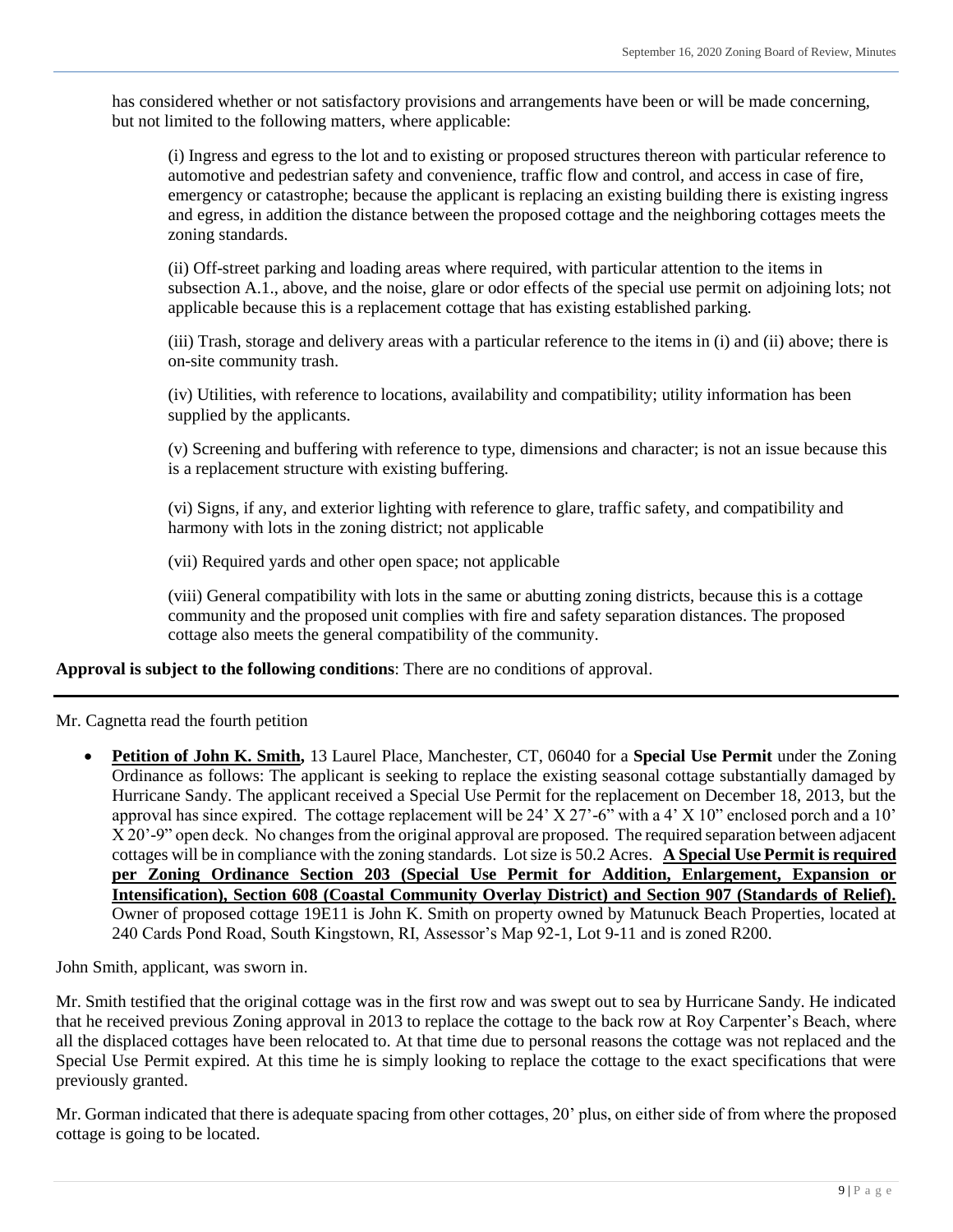Questions ensued in regards to the size of the proposed cottage.

Mr. Smith explained that the original cottage was 440 square feet and that the proposed cottage will be 660 square feet which complies with the maximum amount of expansion  $(1.5 X's)$  allowed; the proposed deck will be 207 square feet.

Mr. Gorman stated that the maximum allowed for the deck would be 200 square feet.

Mr. Smith stated that he could easily reduce the deck down to 200 square feet to be in compliance.

Ms. Goins clarified that 608.7B regarding decks that 200 square feet is the maximum allowable deck and that the 1.5 rule applies only to GLFA in enclosed covered spaces.

Mr. Daniels stated that he would make a motion to approve the previous Zoning Decision with the stipulation that the deck be reduced to 200 square feet.

Discussion ensued.

There were no further questions.

No one in the audience wished to speak

#### **The motion is as follows:**

## **The following motion, made by Mr. Daniels and duly seconded by Mr. Jurczak Motion passed unanimously: Vote 5-0 (T. Daniels-Aye, R. Jurczak-Aye, W. Mark-Aye, W. Rosen-Aye, R. Cagnetta-Aye)**

At a meeting held on September 16, 2020 the Petition of John K. Smith**,** 13 Laurel Place, Manchester, CT, 06040 for a **Special Use Permit** under the Zoning Ordinance as follows: The applicant is seeking to replace the existing seasonal cottage substantially damaged by Hurricane Sandy. The applicant received a Special Use Permit for the replacement on December 18, 2013, but the approval has since expired. The cottage replacement will be 24' X 27'-6" with a 4' X 10" enclosed porch and a 10' X 20'-9" open deck. No changes from the original approval are proposed. The required separation between adjacent cottages will be in compliance with the zoning standards. Lot size is 50.2 Acres. A Special Use Permit is required per Zoning Ordinance Section 203 (Special Use Permit for Addition, Enlargement, Expansion or Intensification), Section 608 (Coastal Community Overlay District) and Section 907 (Standards of Relief). Owner of proposed cottage 19E11 is John K. Smith on property owned by Matunuck Beach Properties, located at 240 Cards Pond Road, South Kingstown, RI, Assessor's Map 92-1, Lot 9-11 and is zoned R200.

## **The following individuals spoke as representatives of the applicant:**

• John K. Smith, applicant

#### **No one present spoke in support of or opposition to the petition.**

#### **The following materials were entered into the record:**

- Application signed and dated August 11, 2020; Signed and Notarized Owner Authorization Form dated, Letter from Matunuck Beach Properties dated June 2, 2020; Site Plan; Previous Notice of Zoning Decision recorded January 10, 2014; Construction Plans (S1.0, S1.1, S1.2, A1.0, A2.0, A2.1, A2.3) prepared by Cordtech Design Architecture dated October 20, 2014
- 200' Radius Map and Abutter's List**;** Legal Notice, Certified Mail Receipts and Notarized Affidavit of Mailing

#### **Findings of Fact:**

- 1. The Board finds that the special use is specifically authorized by this Ordinance, because a Special Use Permit is required per Zoning Ordinance Section 203 (Special Use Permit for Addition, Enlargement, Expansion or Intensification), Section 608 (Coastal Community Overlay District) and Section 907 (Standards of Relief).
- 2. The Board finds that the special use meets all of the criteria set forth in the subsection of this Ordinance authorizing such special use, because the Zoning Board approved the same application in 2013 for a Special Use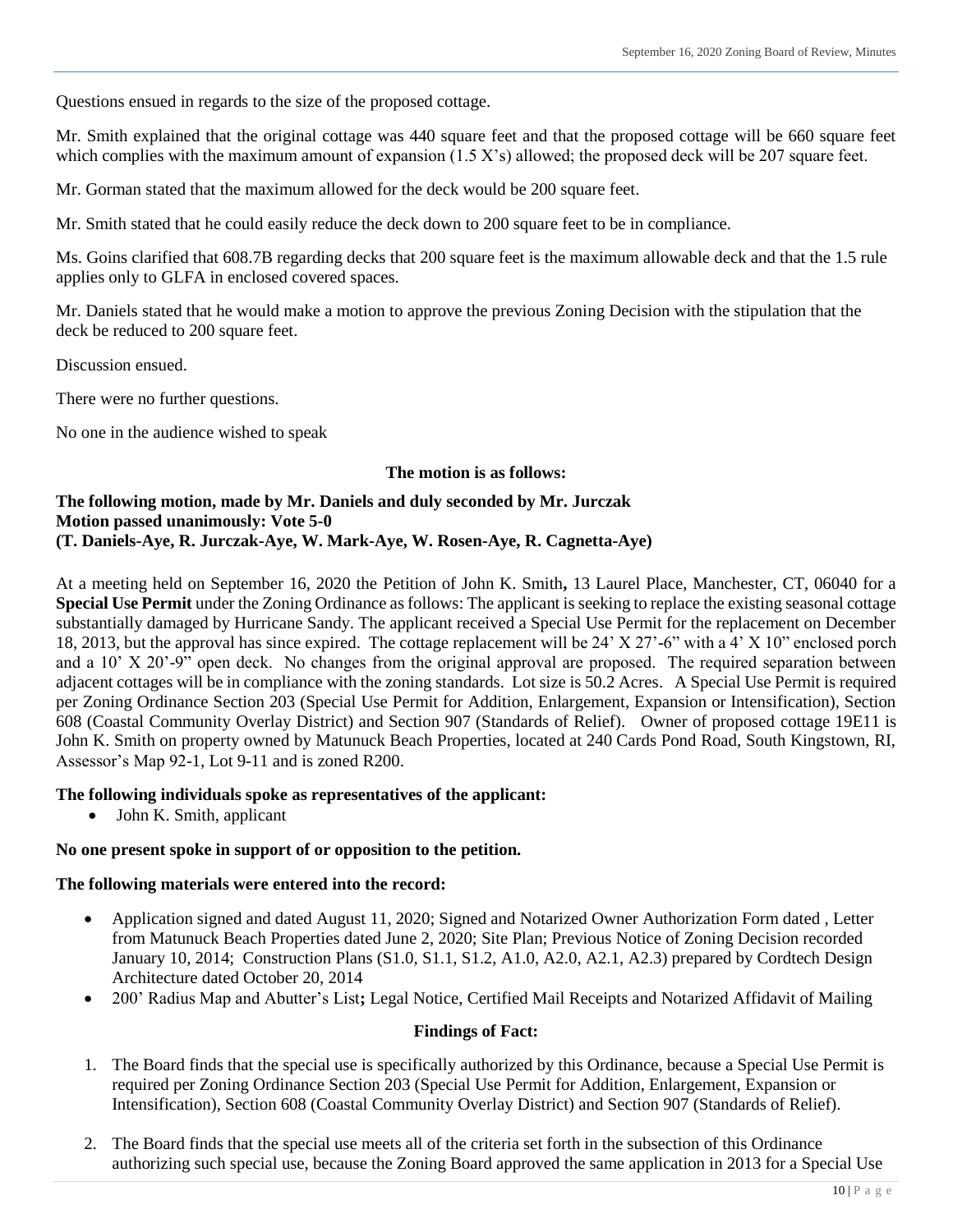Permit. That Special Use Permit expired without any work having started. The applicant is now resubmitting the previous application and the only change to be noted is the proposed deck will be reduced to 200 square feet.

3. The Board finds that granting of the special use permit will not alter the general character of the surrounding area or impair the intent or purpose of this Ordinance or the Comprehensive Plan of the Town. In so doing, the Board has considered whether or not satisfactory provisions and arrangements have been or will be made concerning, but not limited to the following matters, where applicable:

> (i) Ingress and egress to the lot and to existing or proposed structures thereon with particular reference to automotive and pedestrian safety and convenience, traffic flow and control, and access in case of fire, emergency or catastrophe; this is an existing parcel with established ingress and egress, in addition the distance between the proposed cottage and the neighboring cottages meets the zoning standards.

> (ii) Off-street parking and loading areas where required, with particular attention to the items in subsection A.1., above, and the noise, glare or odor effects of the special use permit on adjoining lots; the cottage location has parking on site

> (iii) Trash, storage and delivery areas with a particular reference to the items in (i) and (ii) above; there is on-site community trash.

(iv) Utilities, with reference to locations, availability and compatibility; on-site utility hookups are present.

(v) Screening and buffering with reference to type, dimensions and character; not applicable, this is an established parcel with sufficient buffering

(vi) Signs, if any, and exterior lighting with reference to glare, traffic safety, and compatibility and harmony with lots in the zoning district; not applicable

(vii) Required yards and other open space; not applicable

(viii) General compatibility with lots in the same or abutting zoning districts, because this is a cottage community and the proposed unit complies with fire and safety separation distances. The proposed cottage also meets the general compatibility of the community.

## **Approval is subject to the following conditions**:

- All conditions of the previously granted Zoning Decision made on December 18, 2013 and recorded January 10, 2014 must be met except,
- The deck referenced in the December 18, 2013 decision must be reduced to 200 square feet to comply with Section 608 of the Zoning Ordinance.

## Mr. Cagnetta read the fifth petition

 **Petition of Bahij Boutros,** 394 Woodbine Street, Cranston, RI, 02910 for a **Special Use Permit** under the Zoning Ordinance as follows: The applicant is seeking to establish a new restaurant (Baja's Taqueria & Grill) in place of an existing restaurant. They are requesting a special use permit to also allow for alcohol service with the restaurant. Lot size is 5.03 Acres. **A Special Use Permit is required per Zoning Ordinance Section 301 (Schedule of Use Regulations Table) and Section 907 (Standards of Relief).** Owner of the property is Belmont Shopper's Park Inc. for premises located at 600-C Kingstown Road, South Kingstown, RI, Assessor's Map 57-1, Lot 90 and is zoned CH (Commercial Highway). The Use Code is 56-1-Restaurant With Alcohol.

Bahij Boutros, applicant, was sworn in.

Mr. Boutros indicated that he has been in the restaurant business for over 30 years and he realized that Mexican food has become very popular. He currently has several other locations throughout the state. He stated that when the previous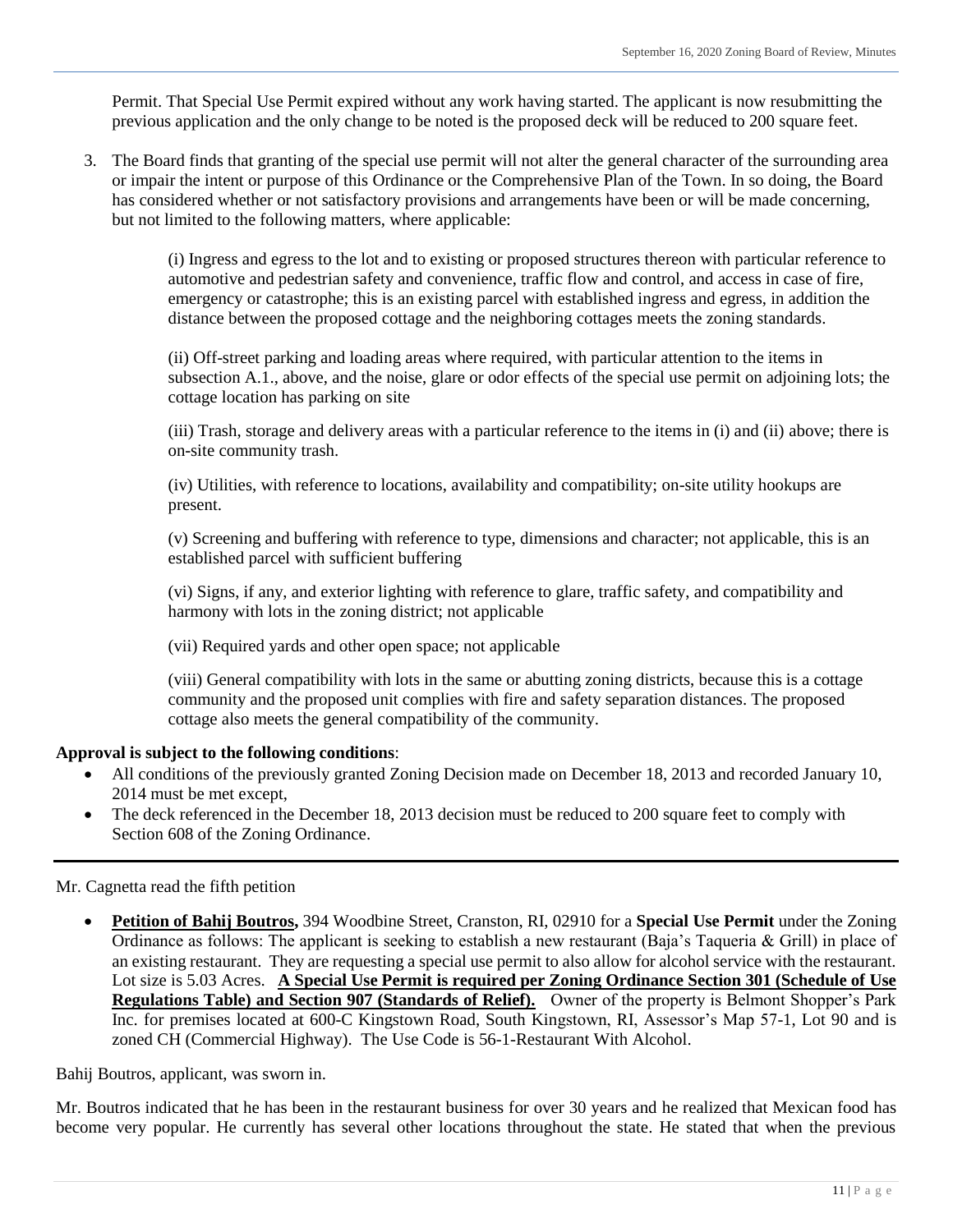restaurant in this location went out of business he saw that as a good chance to invest in the community and open up another location in his hometown.

Mr. Boutros stated that due to the nature of Mexican food being spicy he would like to be able to offer beer and wine to compliment the food. This is a feature that some of his other locations offer. Mr. Boutros stated that he is not looking to cater to a bar crowd, simply just offer a cold beer or wine to compliment the meal.

Mr. Boutros did a video walk-through of the restaurant space.

Questions ensued in regards to hours of operation, outdoor activity, and entertainment.

Mr. Boutros stated that his intended hours of operation would be Sunday through Wednesday 10am – 10pm and possibly Thursday – Saturday 10am – 11pm. At this time he indicated that there would be no outdoor activity, but possibly next year he may put one table outside if the landlord allowed. In regards to entertainment there will be none.

There were no further questions.

No one in the audience wished to speak.

#### **The motion is as follows:**

## **The following motion, made by Mr. Jurczak and duly seconded by Mr. Rosen Motion passed unanimously: Vote 5-0 (R. Jurczak-Aye, W. Rosen-Aye, W. Mark-Aye, T. Daniels-Aye, R. Cagnetta-Aye)**

At a meeting held on September 16, 2020 the Petition of Bahij Boutros, 394 Woodbine Street, Cranston, RI, 02910 for a Special Use Permit under the Zoning Ordinance as follows: The applicant is seeking to establish a new restaurant (Baja's Taqueria & Grill) in place of an existing restaurant. They are requesting a special use permit to also allow for alcohol service with the restaurant. Lot size is 5.03 Acres. A Special Use Permit is required per Zoning Ordinance Section 301 (Schedule of Use Regulations Table) and Section 907 (Standards of Relief). Owner of the property is Belmont Shopper's Park Inc. for premises located at 600-C Kingstown Road, South Kingstown, RI, Assessor's Map 57-1, Lot 90 and is zoned CH (Commercial Highway). The Use Code is 56-1-Restaurant with Alcohol.

## **The following individuals spoke as representatives of the applicant:**

Bahij (David) Boutros, applicant

## **No one present spoke in support of or opposition to the petition.**

#### **The following materials were entered into the record:**

- Application signed and dated August 13, 2020; Signed and Notarized Owner Authorization Form dated August 11, 2020; Floor Seating Plan dated August 13, 2020
- 200' Radius Map and Abutter's List**;** Legal Notice, Certified Mail Receipts and Notarized Affidavit of Mailing

## **Findings of Fact:**

- 1. The Board finds that the special use is specifically authorized by this Ordinance, because a Special Use Permit is required per Zoning Ordinance Section 301 (Schedule of Use Regulations Table) and Section 907 (Standards of Relief) and Use Code 56-1 (Restaurant with Alcohol).
- 2. The Board finds that the special use meets all of the criteria set forth in the subsection of this Ordinance authorizing such special use, because there are no specific requirements set forth in the Ordinance for use code 56-1, restaurant with alcohol, however the applicant has met all of the general criteria of Section 907.
- 3. The Board finds that granting of the special use permit will not alter the general character of the surrounding area or impair the intent or purpose of this Ordinance or the Comprehensive Plan of the Town. In so doing, the Board has considered whether or not satisfactory provisions and arrangements have been or will be made concerning, but not limited to the following matters, where applicable: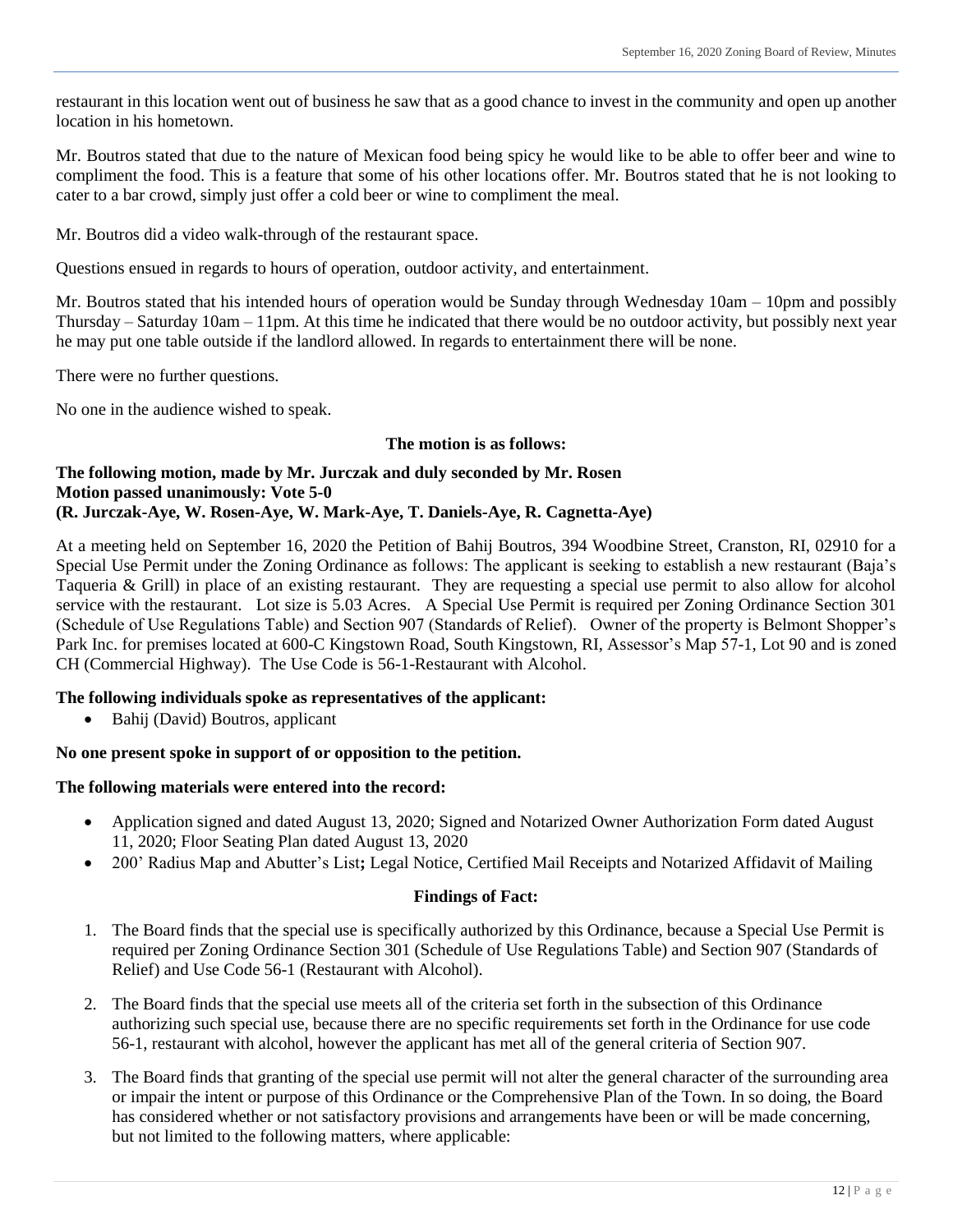(i) Ingress and egress to the lot and to existing or proposed structures thereon with particular reference to automotive and pedestrian safety and convenience, traffic flow and control, and access in case of fire, emergency or catastrophe; the site location has an established parking lot, Belmont Plaza, with multiple ingress and egress access points.

(ii) Off-street parking and loading areas where required, with particular attention to the items in subsection A.1., above, and the noise, glare or odor effects of the special use permit on adjoining lots; there is ample parking located on site within Belmont Plaza.

(iii) Trash, storage and delivery areas with a particular reference to the items in (i) and (ii) above; all supplied on-site; all trash, storage and delivery area is pre-existing and established by Belmont Plaza.

(iv) Utilities, with reference to locations, availability and compatibility; there are adequate utilities already in place on site.

(v) Screening and buffering with reference to type, dimensions and character; not applicable; Belmont Plaza has long established screening and buffering in place.

(vi) Signs, if any, and exterior lighting with reference to glare, traffic safety, and compatibility and harmony with lots in the zoning district; all signs and lighting will be in compliance with the Ordinance.

(vii) Required yards and other open space; not applicable.

(viii) General compatibility with lots in the same or abutting zoning districts, because the proposed business is compatible with all other area businesses located within the designated Commercial Highway zone.

**Approval is subject to the following conditions**: There are no conditions of approval.

Mr. Cagnetta read the sixth petition

 **Petition of Kelly & Brian Thibeault,** 3140 South County Trail, West Kingstown, RI, 02892 for a **Dimensional Variance** under the Zoning Ordinance as follows: The applicant is proposing to construct a new 30' X 50' detached garage. The proposed garage will be 23'-5 ¾" high. The maximum height allowed for accessory structures is 20'. Relief of 3'-5 ¾" is requested. Lot size is 11.06 Acres. **A Dimensional Variance is required per Zoning Ordinance Section 401 (Schedule of Dimensional Regulations) and Section 907 (Standards of Relief).** Owner of the property is Kelly & Brian Thibeault for premises located at 3140 South County Trail, Assessor's Map 21, Lot 7 and zoned R 80.

Brian Thibeault, applicant, was present and sworn in.

Mr. Thibeault testified that he is looking to replace and existing garage structure that is no longer serviceable and beyond reasonable repair. The property recently purchased by him has been in the family for years. The proposed pole-barn style garage has a slightly larger footprint to accommodate a growing family. The additional height is needed to accommodate the load bearing roof trusses which are needed to allow for the necessary clearance in the garage loft area and to match the roof pitch to accommodate snow load.

Mr. Thibeault stated the loft is for storage only, there will be no plumbing only electric.

Mr. Thibeault stated that he explained to his builder what they were looking for and his builder told him that with load bearing attic trusses the roof pitch needed to be at a minimum height and that is what is being asked for. The builder was able to reduce the original plans down a bit from the initial proposed 25 foot height to what is now being asked for.

Mr. Cagnetta explained roof pitch.

Mr. Thibeault's hardship was further discussed.

Mr. Howland Green, abutter submitted a letter in favor of the proposed garage.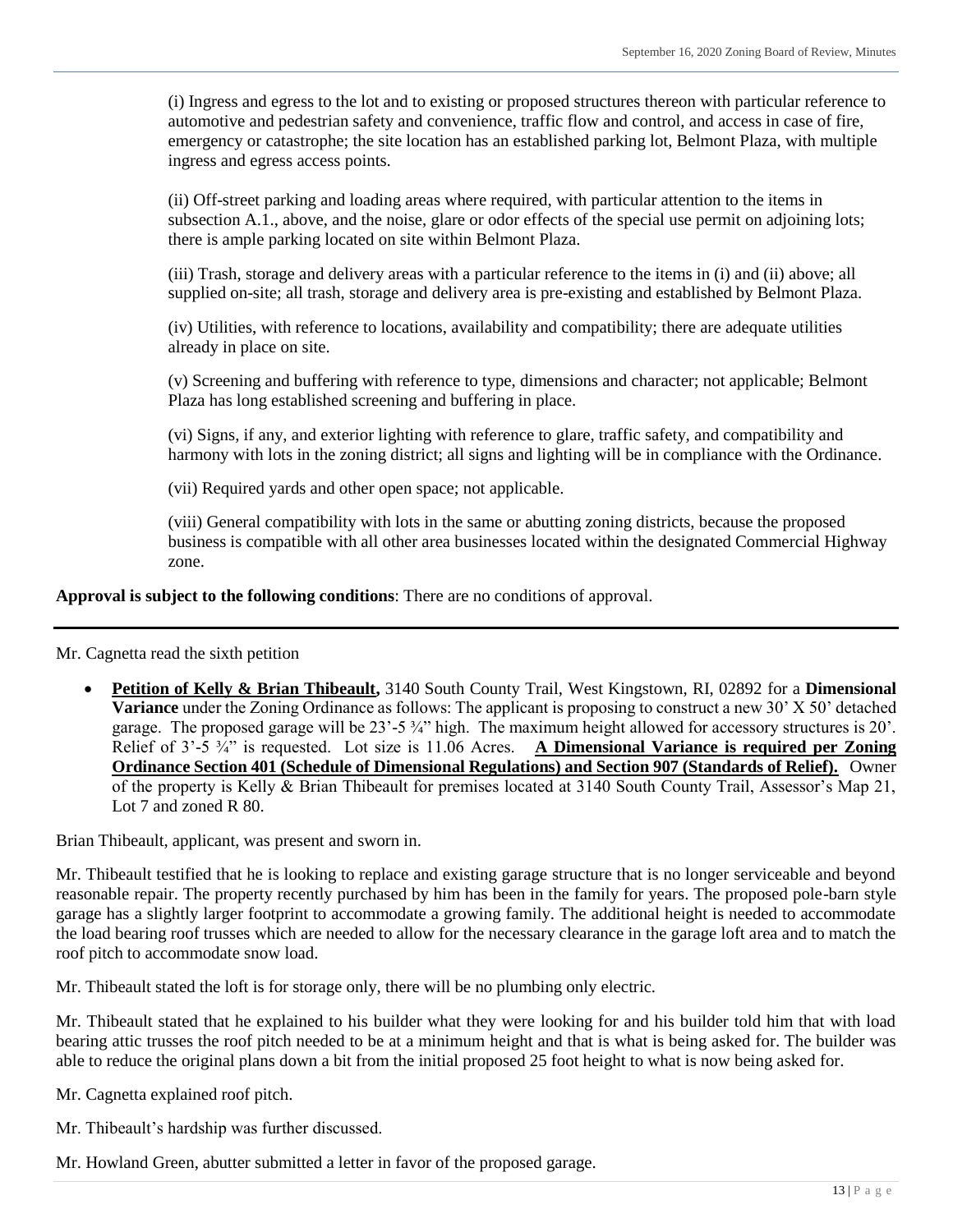There was no one in the audience who wished to speak.

There was no further discussion.

## **The motion is as follows:**

## **The following motion, made by Mr. Jurczak and duly seconded by Mr. Mark Motion passed unanimously: Vote 5-0 (R. Jurczak-Aye, W. Mark, W. Rosen, T. Daniels-Aye, R. Cagnetta-Aye)**

At a meeting held on September 16, 2020 regarding the Petition of Kelly & Brian Thibeault, 3140 South County Trail, West Kingstown, RI, 02892 for a Dimensional Variance under the Zoning Ordinance as follows: The applicant is proposing to construct a new 30' X 50' detached garage. The proposed garage will be 23'-5 ¾" high. The maximum height allowed for accessory structures is 20'. Relief of  $3'-5\frac{3}{4}$ " is requested. Lot size is 11.06 Acres. A Dimensional Variance is required per Zoning Ordinance Section 401 (Schedule of Dimensional Regulations) and Section 907 (Standards of Relief). Owner of the property is Kelly & Brian Thibeault for premises located at 3140 South County Trail, Assessor's Map 21, Lot 7 and zoned R 80.

## **The following individuals spoke as representatives of the applicant:**

Brian Thibeault, applicant

## **The following materials were entered into the record:**

- Application signed and dated August 14, 2020; Signed and Notarized Owner Authorization Form dated August 13, 2020; Floor Seating Plan dated August 13, 2020; Construction Plans (T-1, A1.1, A1.2, A2.1, A2.2, A4-1, S1- 0, S1-1, S1-2) prepared by Naeem Akhter, P.E. dated August 14, 2020; Site Plan prepared by Daniel F. Harrington III, P.L.S. dated August 8, 2020
- 200' Radius Map and Abutter's List**;** Legal Notice, Certified Mail Receipts and Notarized Affidavit of Mailing
- Correspondence
	- o Howland Green, Email received August 31, 2020

## **No one present spoke in support of or opposition to the petition.**

## **Findings of Fact:**

1. The Board finds that the hardship from which the applicant seeks relief is due to the unique characteristics of the subject land or structure and not to the general characteristics of the surrounding area; and is not due to a physical or economic disability of the applicant, excepting those physical disabilities addressed in § 45-24-30(16), because the very nature of the intended use of the garage requires a height variance to allow for the necessary storage of the applicants personal and professional tools and equipment.

2. The Board finds that that the hardship is not the result of any prior action of the applicant and does not result primarily from the desire of the applicant to realize greater financial gain, because the applicant has an existing garage which he simply wants to replace with a slightly larger garage to accommodate his growing family and for optimal equipment storage which requires the additional height requested.

3. The Board finds that the granting of the requested variance will not alter the general character of the surrounding area or impair the intent or purpose of the zoning ordinance or the comprehensive plan upon which the ordinance is based, because the proposed garage is going to be located right in the center of the applicant's 11.06 acres and will fit in with the surrounding area.

4. The Board finds that the relief to be granted is the least relief necessary, because the applicant is asking for a mere 3'-5 ¾" height variance to allow for the necessary clearance and headroom required for the storage of his equipment. In addition the engineered trusses were specifically designed to allow for the roof pitch to accommodate snow load.

5. The Board finds that that the hardship suffered by the owner of the subject property if the dimensional variance is not granted amounts to more than a mere inconvenience, because without the garage the applicant would not be able to store his equipment on site. In addition, there would be no public purpose to deny this variance due to the size of the property.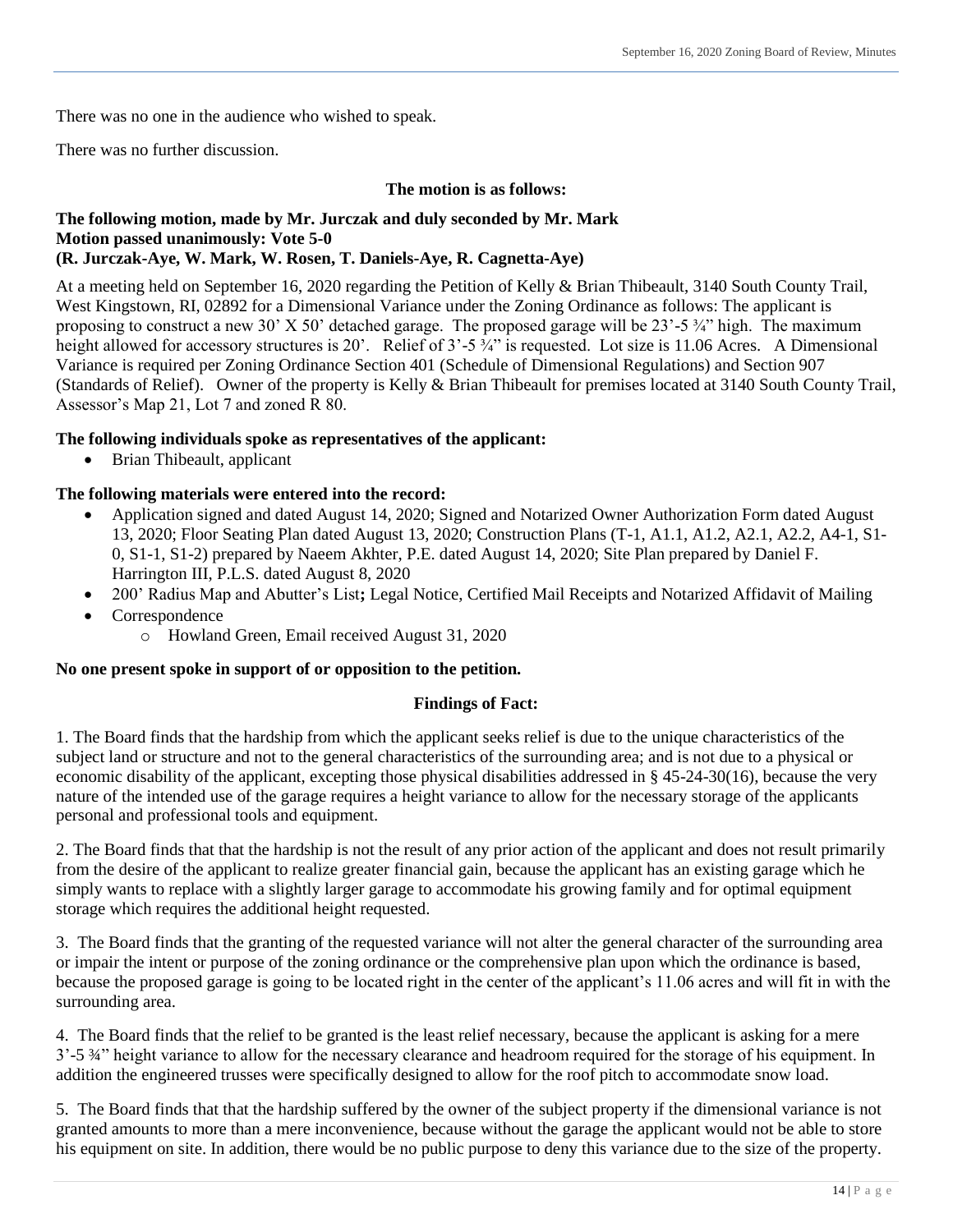**Approval is subject to the following conditions**: There are no conditions of approval.

Mr. Cagnetta read the seventh petition

 **Petition of Daniel J. Cunningham,** 3986 B1 Tower Hill Road, South Kingstown, RI, 02879 for an **Appeal of a Zoning Decision of the Zoning Enforcement Officer (ZEO)** under the Zoning Ordinance as follows: Petition of Daniel J. Cunningham, 3986 B1 Tower Hill Road, Wakefield, RI, for an Appeal of a Decision of the Zoning Enforcement Officer (ZEO) in a letter dated August 14, 2020. Premises located at 35 Fire Lane Two, South Kingstown, RI, Assessor's Map 82-1, Lot 1-1 and is zoned R-80. This appeal centers on the ZEO's interpretation of Sections 203 and 905 of the Zoning Ordinance as they relate to the premises. Owner of land is Jerry Brown Farm Association, Inc., and the owner of the dwelling is Daniel J. Cunningham for premises located at 35 Fire Lane Two, South Kingstown, RI, Assessor's Map 82-1, Lot 1-1 and is zoned R-80.

Mr. Cagnetta read the eighth petition

 **Continuation of the Petition of Daniel J. Cunningham,** 3986B Tower Hill Road, South Kingstown, RI for a for a **Special Use Permit** under the Zoning Ordinance as follows: The applicant is seeking to demolish the existing single family dwelling and construct a new 1,600 square foot dwelling with a detached 24' x 24' garage. This property is located within the Jerry Brown Farm Association property. The parcel of land that this property is located on is non-conforming due to the number of residential structures on the same parcel. A Special Use Permit is required for any addition, enlargement, expansion or intensification of non-conforming land. Lot size is 70 Acres. Although there are no property lines between dwellings, the distance from the proposed dwelling to the closest adjacent dwelling is 83'. **A Special use permit is required per Zoning Ordinance Section 203 (Special Use Permit for addition, enlargement, expansion or intensification) and 907 (Standards of Relief).** Owner of land is Jerry Brown Farm Association, Inc., and the owner of the dwelling is Daniel J. Cunningham for premises located at 35 Fire Lane Two, South Kingstown, RI, Assessor's Map 82-1, Lot 1-1 and is zoned R-80.

Attorney John Kenyon was present for the applicant.

Mr. Kenyon explained the ownership of the property and the history of the campsite agreement and share ownership stock that every homeowner is given at point of purchase. Jerry Brown Farm Association must give approval prior to any construction. Mr. Cunningham's house was built in the 1950 and is currently 844 square feet of living area, 24 square feet porch, 18 square feet utility area and 128 square feet deck; the campsite agreement gives the applicant control of approximately 1.3 acres. The existing house is almost uninhabitable and needs to be demolished. The applicant is seeking to build a new home with approximately 1584 square feet of living area, 804 square feet of porches and decks and a detached garage totaling 576 square feet. The existing septic system will be replaced. No dimensional relief is required and the proposed structure meets the density requirements of the zoning district. The lot is considered non-conforming because there is more than one house on the lot.

Mr. Kenyon explained that they had originally applied for a SUP to alter a non-conforming use. In the past with applications like this there had not been any limitations on the increase of the size of the homes, however, the effect of Section 203 of the Zoning Ordinance was questioned and an official determination from the Zoning Enforcement Officers was requested to determine the effects of Section 203 and 905 on the applicant's proposed project on July 24, 2020.

Mr. Kenyon referenced the Zoning Enforcement Officers letter dated August 14, 2020 which stated the Town's position is that under Section 203 that an increase in a non-conforming use is limited to 50 percent existing floor area and that 905 did not apply due to the fact that modifications normally apply only when dimensional variances are needed and in this case the applicant required a SUP to modify a non-conforming use.

Mr. Kenyon reviewed his Memorandum of Law on Behalf of his client Daniel J. Cunningham and gave his argument on the three main points.

- Section 203 does not apply to his clients proposed constructions
	- o Mr. Kenyon referenced a Superior Court decision that supported his argument where the ruling is relevant to the issues at hand.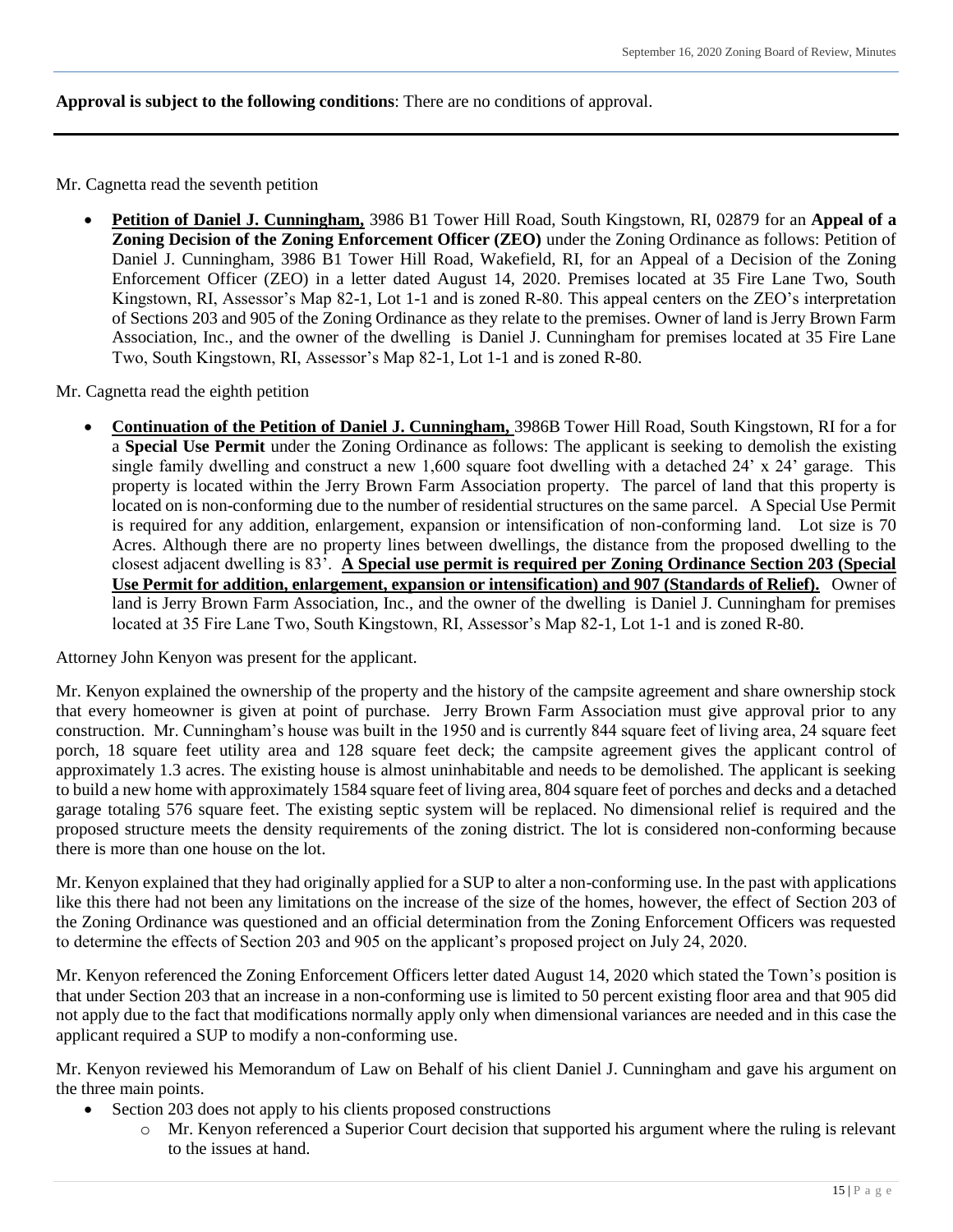- If Section 203 does apply than it should be based on the percentage increase to all of the houses on the lot, not just one individual house.
- Section 905 applies to this case and the appellant should be able to request a modification from the Zoning Enforcement Officer under this Section.

Mr. Kenyon then asked the Zoning Board to overturn the decision of the Zoning Enforcement Officer.

Board questions ensued.

Ms. Goins stated that she feels Attorney Kenyon's argument is based mostly on fairness and while that can be appreciated as a concept, the Zoning Board is not legally empowered to consider fairness issues in the way that court could. Fairness has a very narrow application in the zoning process, and interpretations may very over the years and the question of why was this allowed in the past, is not a legal reason to grant relief.

Ms. Goins said that under State law non-conforming uses must be allowed to continue but not every city or town has a provision to allow them to expand. Ms. Goins stated that she has not had a chance to review the Superior Court case that Attorney Kenyon represented.

Ms. Goins advised the Board to focus on the language of our Ordinance and that in South Kingstown we allow nonconforming uses to expand as a special use providing certain criteria are met and that in her opinion the fifty percent criteria means that we will allow you to expand but only by so much. This property's non-conforming use is nonconforming based on the use combined with the number of buildings not in the use itself. The question is really in how we apply the fifty percent limit, in her opinion it should be applied to both the individual structures as well as the total square footage of all the buildings that existed when the ordinance was adopted. The intent of the Ordinance, based on the mention of floor area, would be to allow all these houses to have a modest expansion.

Ms. Goins also stated that she does not believe Section 905 applies because she cannot square it with Section 203 simply because by any expansion you are automatically getting closer to another property on the lot.

Mr. Gorman agreed that Section 905 is difficult to apply for the same reasons, that with any expansion you automatically get closer to other properties. Section 203 states fifty percent based on existing floor area. Mr. Gorman stated that he fully backs up the former Zoning Enforcement Officers determination.

Discussion ensued in regards to obtaining a Special Use Permit as well as a Dimensional Variance and that this is not allowed under the Zoning Ordinance.

Mr. Daniels suggested that it may be appropriate to have both sides submit a brief in regards to the Superior Court case in Warwick that Attorney Kenyon mentioned earlier tonight.

Discussion ensued in regards to briefing the Warwick Superior Court decision. Discussion also ensued in regards to what the appellant's course of action could be based on the final decision the Board makes on the appeal, and then, the possible scenarios for the special use permit application that is also before the Board.

Board discussion ensued.

Mr. Kenyon stated that he agreed with Mr. Daniels and that a briefing on the Warwick case would be helpful. He indicated that the language of the Warwick and South Kingstown Zoning Ordinances are very similar and that the judge's reasoning in the Superior Court case is exactly on point with his argument. Mr. Kenyon also brought up his argument of Section 905.

Discussion ensued in regards to Mr. Kenyon and Ms. Goins drafting briefs in regards to the Warwick Superior Court case.

Mr. Cagnetta asked if anyone in the audience wished to speak.

Carolyn Wilkel stated that she would like to make this happen as soon as possible.

There was no one else in the audience who wished to speak.